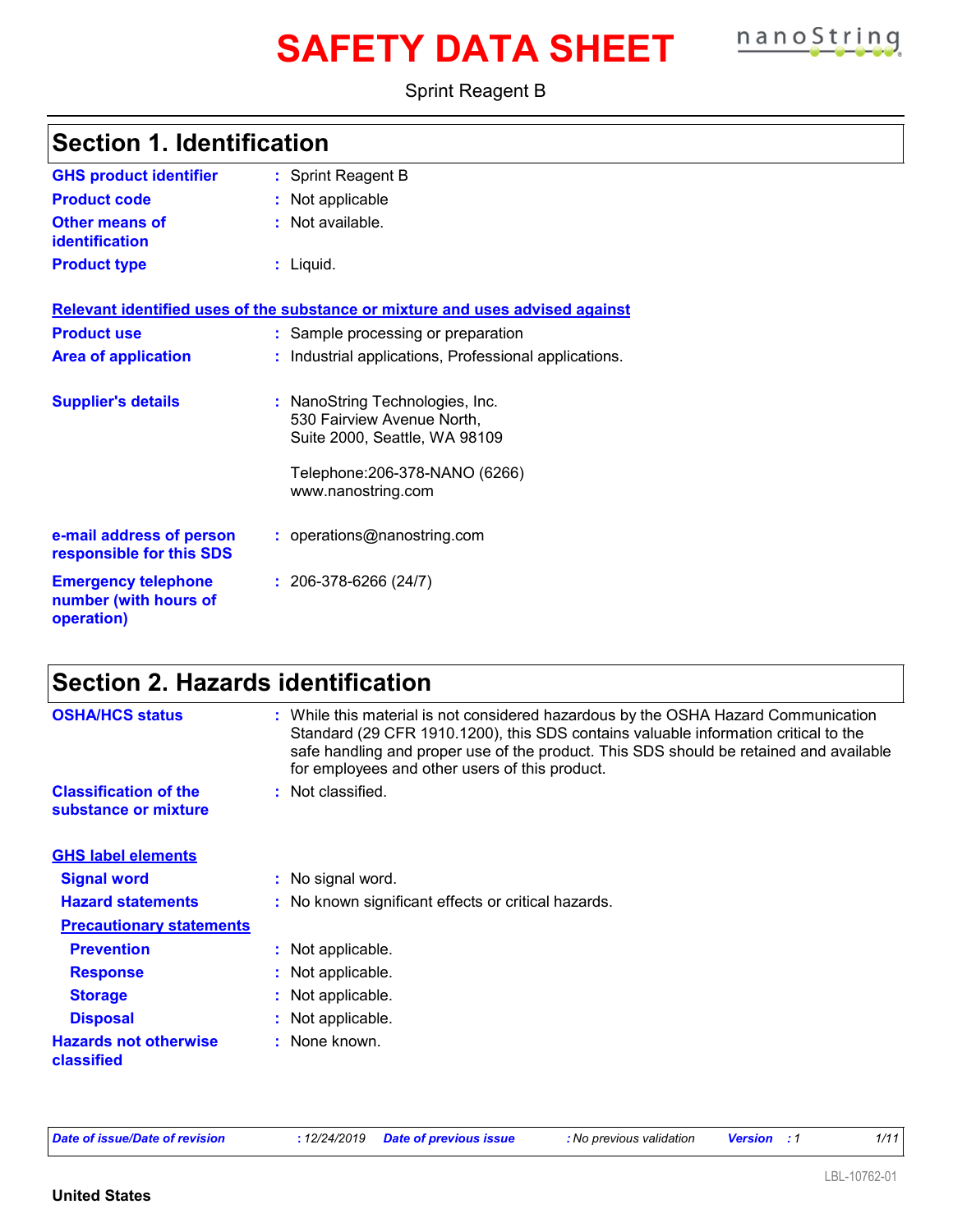### **Section 3. Composition/information on ingredients**

#### **Substance/mixture :** Mixture

#### **Other means of identification**

**:** Not available.

**There are no ingredients present which, within the current knowledge of the supplier and in the concentrations applicable, are classified as hazardous to health and hence require reporting in this section.**

### **Section 4. First aid measures**

|                     | <b>Description of necessary first aid measures</b>                                                                                                                                                                                                                                                                                                     |
|---------------------|--------------------------------------------------------------------------------------------------------------------------------------------------------------------------------------------------------------------------------------------------------------------------------------------------------------------------------------------------------|
| <b>Eye contact</b>  | Immediately flush eyes with plenty of water, occasionally lifting the upper and lower<br>÷.<br>eyelids. Check for and remove any contact lenses. Get medical attention if irritation<br>occurs.                                                                                                                                                        |
| <b>Inhalation</b>   | : Remove victim to fresh air and keep at rest in a position comfortable for breathing. Get<br>medical attention if symptoms occur.                                                                                                                                                                                                                     |
| <b>Skin contact</b> | : Flush contaminated skin with plenty of water. Remove contaminated clothing and<br>shoes. Get medical attention if symptoms occur.                                                                                                                                                                                                                    |
| <b>Ingestion</b>    | : Wash out mouth with water. Remove victim to fresh air and keep at rest in a position<br>comfortable for breathing. If material has been swallowed and the exposed person is<br>conscious, give small quantities of water to drink. Do not induce vomiting unless<br>directed to do so by medical personnel. Get medical attention if symptoms occur. |

#### **Most important symptoms/effects, acute and delayed**

| <b>Potential acute health effects</b>                                                |                                                                                                                                |  |
|--------------------------------------------------------------------------------------|--------------------------------------------------------------------------------------------------------------------------------|--|
| Eye contact                                                                          | : No known significant effects or critical hazards.                                                                            |  |
| <b>Inhalation</b>                                                                    | : No known significant effects or critical hazards.                                                                            |  |
| <b>Skin contact</b>                                                                  | : No known significant effects or critical hazards.                                                                            |  |
| <b>Ingestion</b>                                                                     | : No known significant effects or critical hazards.                                                                            |  |
| <b>Over-exposure signs/symptoms</b>                                                  |                                                                                                                                |  |
| Eye contact                                                                          | : No specific data.                                                                                                            |  |
| <b>Inhalation</b>                                                                    | : No specific data.                                                                                                            |  |
| <b>Skin contact</b>                                                                  | : No specific data.                                                                                                            |  |
| <b>Ingestion</b>                                                                     | : No specific data.                                                                                                            |  |
| Indication of immediate medical attention and special treatment needed, if necessary |                                                                                                                                |  |
| <b>Notes to physician</b>                                                            | : Treat symptomatically. Contact poison treatment specialist immediately if large<br>quantities have been ingested or inhaled. |  |
| <b>Specific treatments</b>                                                           | : No specific treatment.                                                                                                       |  |
| <b>Protection of first-aiders</b>                                                    | : No action shall be taken involving any personal risk or without suitable training.                                           |  |
|                                                                                      |                                                                                                                                |  |

#### **See toxicological information (Section 11)**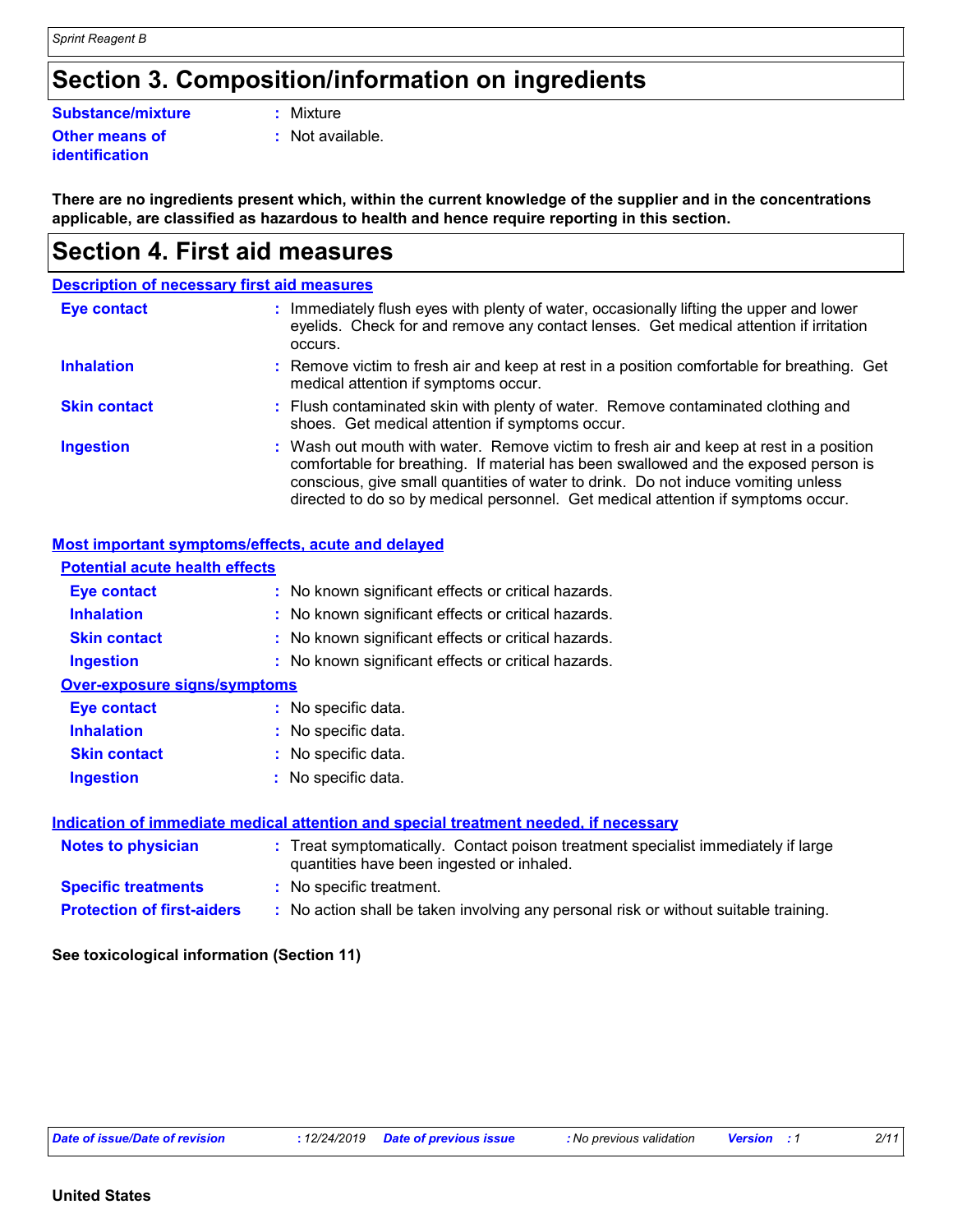### **Section 5. Fire-fighting measures**

| <b>Extinguishing media</b>                               |                                                                                                                                                                                                     |
|----------------------------------------------------------|-----------------------------------------------------------------------------------------------------------------------------------------------------------------------------------------------------|
| <b>Suitable extinguishing</b><br>media                   | : Use an extinguishing agent suitable for the surrounding fire.                                                                                                                                     |
| <b>Unsuitable extinguishing</b><br>media                 | : Do not use water jet.                                                                                                                                                                             |
| <b>Specific hazards arising</b><br>from the chemical     | : In a fire or if heated, a pressure increase will occur and the container may burst.                                                                                                               |
| <b>Hazardous thermal</b><br>decomposition products       | : No specific data.                                                                                                                                                                                 |
| <b>Special protective actions</b><br>for fire-fighters   | : Promptly isolate the scene by removing all persons from the vicinity of the incident if<br>there is a fire. No action shall be taken involving any personal risk or without suitable<br>training. |
| <b>Special protective</b><br>equipment for fire-fighters | : Fire-fighters should wear appropriate protective equipment and self-contained breathing<br>apparatus (SCBA) with a full face-piece operated in positive pressure mode.                            |

## **Section 6. Accidental release measures**

|                                                       | <b>Personal precautions, protective equipment and emergency procedures</b>                                                                                                                                                                                                                                                                                                                                                                                                                                                                                                                 |
|-------------------------------------------------------|--------------------------------------------------------------------------------------------------------------------------------------------------------------------------------------------------------------------------------------------------------------------------------------------------------------------------------------------------------------------------------------------------------------------------------------------------------------------------------------------------------------------------------------------------------------------------------------------|
| For non-emergency<br>personnel                        | : No action shall be taken involving any personal risk or without suitable training.<br>Evacuate surrounding areas. Keep unnecessary and unprotected personnel from<br>entering. Do not touch or walk through spilled material. Put on appropriate personal<br>protective equipment.                                                                                                                                                                                                                                                                                                       |
| For emergency responders :                            | If specialized clothing is required to deal with the spillage, take note of any information in<br>Section 8 on suitable and unsuitable materials. See also the information in "For non-<br>emergency personnel".                                                                                                                                                                                                                                                                                                                                                                           |
| <b>Environmental precautions</b>                      | : Avoid dispersal of spilled material and runoff and contact with soil, waterways, drains<br>and sewers. Inform the relevant authorities if the product has caused environmental<br>pollution (sewers, waterways, soil or air).                                                                                                                                                                                                                                                                                                                                                            |
| Methods and materials for containment and cleaning up |                                                                                                                                                                                                                                                                                                                                                                                                                                                                                                                                                                                            |
| <b>Small spill</b>                                    | : Stop leak if without risk. Move containers from spill area. Dilute with water and mop up<br>if water-soluble. Alternatively, or if water-insoluble, absorb with an inert dry material and<br>place in an appropriate waste disposal container. Dispose of via a licensed waste<br>disposal contractor.                                                                                                                                                                                                                                                                                   |
| <b>Large spill</b>                                    | : Stop leak if without risk. Move containers from spill area. Prevent entry into sewers,<br>water courses, basements or confined areas. Wash spillages into an effluent treatment<br>plant or proceed as follows. Contain and collect spillage with non-combustible,<br>absorbent material e.g. sand, earth, vermiculite or diatomaceous earth and place in<br>container for disposal according to local regulations (see Section 13). Dispose of via a<br>licensed waste disposal contractor. Note: see Section 1 for emergency contact<br>information and Section 13 for waste disposal. |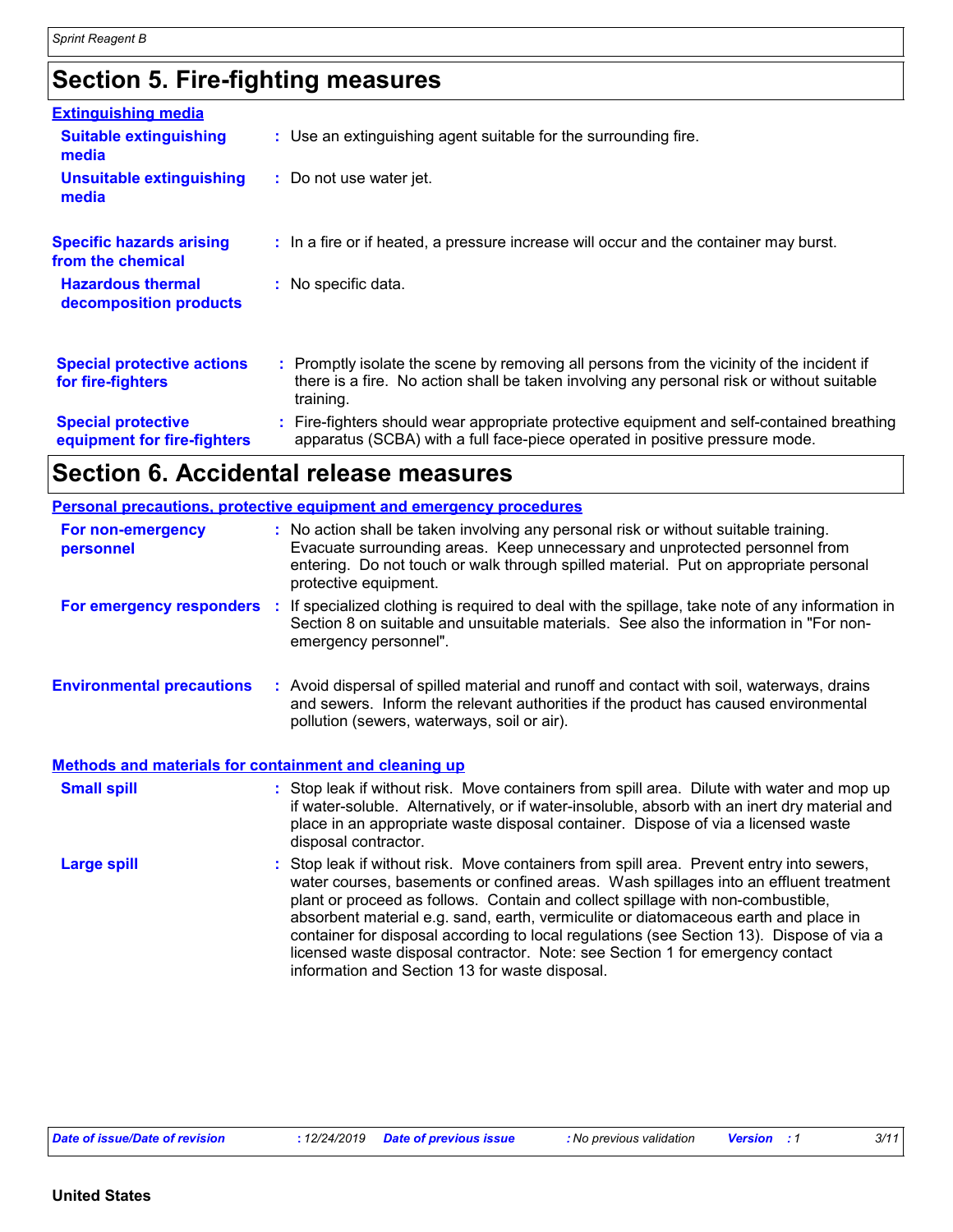**Control parameters**

### **Section 7. Handling and storage**

| <b>Precautions for safe handling</b>                                             |    |                                                                                                                                                                                                                                                                                                                                                                                                                                                                         |
|----------------------------------------------------------------------------------|----|-------------------------------------------------------------------------------------------------------------------------------------------------------------------------------------------------------------------------------------------------------------------------------------------------------------------------------------------------------------------------------------------------------------------------------------------------------------------------|
| <b>Protective measures</b>                                                       |    | : Put on appropriate personal protective equipment (see Section 8).                                                                                                                                                                                                                                                                                                                                                                                                     |
| <b>Advice on general</b><br>occupational hygiene                                 |    | : Eating, drinking and smoking should be prohibited in areas where this material is<br>handled, stored and processed. Workers should wash hands and face before eating,<br>drinking and smoking. Remove contaminated clothing and protective equipment before<br>entering eating areas. See also Section 8 for additional information on hygiene<br>measures.                                                                                                           |
| <b>Conditions for safe storage,</b><br>including any<br><b>incompatibilities</b> | ÷. | Store in accordance with local regulations. Keep container tightly closed and store at<br>recommended temperature. Keep container tightly closed and sealed until ready for use.<br>Containers that have been opened must be carefully resealed and kept upright to<br>prevent leakage. Do not store in unlabeled containers. Use appropriate containment to<br>avoid environmental contamination. See Section 10 for incompatible materials before<br>handling or use. |

### **Section 8. Exposure controls/personal protection**

| <b>Occupational exposure limits</b><br>None. |                                                                                                                                                                                                                                                                                                                                                                                                 |
|----------------------------------------------|-------------------------------------------------------------------------------------------------------------------------------------------------------------------------------------------------------------------------------------------------------------------------------------------------------------------------------------------------------------------------------------------------|
| <b>Appropriate engineering</b><br>controls   | : Good general ventilation should be sufficient to control worker exposure to airborne<br>contaminants.                                                                                                                                                                                                                                                                                         |
| <b>Environmental exposure</b><br>controls    | Emissions from ventilation or work process equipment should be checked to ensure<br>they comply with the requirements of environmental protection legislation. In some<br>cases, fume scrubbers, filters or engineering modifications to the process equipment<br>will be necessary to reduce emissions to acceptable levels.                                                                   |
| <b>Individual protection measures</b>        |                                                                                                                                                                                                                                                                                                                                                                                                 |
| <b>Hygiene measures</b>                      | Wash hands, forearms and face thoroughly after handling chemical products, before<br>eating, smoking and using the lavatory and at the end of the working period.<br>Appropriate techniques should be used to remove potentially contaminated clothing.<br>Wash contaminated clothing before reusing. Ensure that eyewash stations and safety<br>showers are close to the workstation location. |
| <b>Eye/face protection</b>                   | Safety eyewear complying with an approved standard should be used when a risk<br>assessment indicates this is necessary to avoid exposure to liquid splashes, mists,<br>gases or dusts. If contact is possible, the following protection should be worn, unless<br>the assessment indicates a higher degree of protection: safety glasses with side-<br>shields.                                |
| <b>Skin protection</b>                       |                                                                                                                                                                                                                                                                                                                                                                                                 |
| <b>Hand protection</b>                       | : Chemical-resistant, impervious gloves complying with an approved standard should be<br>worn at all times when handling chemical products if a risk assessment indicates this is<br>necessary.                                                                                                                                                                                                 |
| <b>Body protection</b>                       | Personal protective equipment for the body should be selected based on the task being<br>performed and the risks involved and should be approved by a specialist before<br>handling this product.                                                                                                                                                                                               |
| <b>Other skin protection</b>                 | Appropriate footwear and any additional skin protection measures should be selected<br>based on the task being performed and the risks involved and should be approved by a<br>specialist before handling this product.                                                                                                                                                                         |
|                                              |                                                                                                                                                                                                                                                                                                                                                                                                 |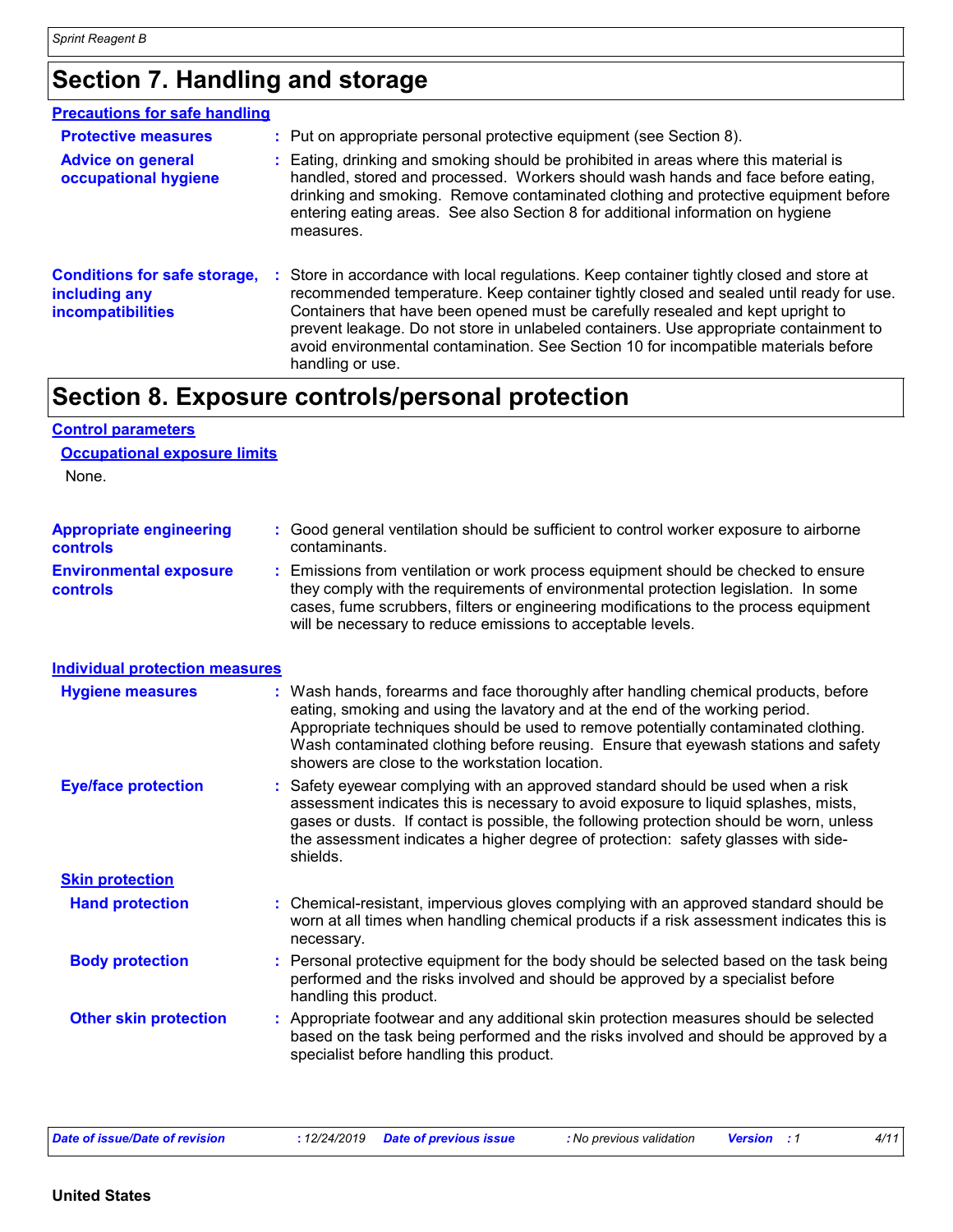### **Section 8. Exposure controls/personal protection**

#### **Respiratory protection :**

: Based on the hazard and potential for exposure, select a respirator that meets the appropriate standard or certification. Respirators must be used according to a respiratory protection program to ensure proper fitting, training, and other important aspects of use.

### **Section 9. Physical and chemical properties**

| <b>Appearance</b>                                 |    |                                                                      |
|---------------------------------------------------|----|----------------------------------------------------------------------|
| <b>Physical state</b>                             |    | $:$ Liquid.                                                          |
| <b>Color</b>                                      | ÷  | Not available.                                                       |
| <b>Odor</b>                                       |    | Odorless.                                                            |
| <b>Odor threshold</b>                             |    | Not available.                                                       |
| pH                                                | ÷. | 7                                                                    |
| <b>Melting point</b>                              |    | : Not available.                                                     |
| <b>Boiling point</b>                              |    | Not available.                                                       |
| <b>Flash point</b>                                |    | Not available.                                                       |
| <b>Evaporation rate</b>                           |    | Not available.                                                       |
| <b>Flammability (solid, gas)</b>                  |    | Not applicable.                                                      |
| Lower and upper explosive<br>(flammable) limits   |    | Not available.                                                       |
| <b>Vapor pressure</b>                             |    | : Not available.                                                     |
| <b>Vapor density</b>                              |    | Not available.                                                       |
| <b>Relative density</b>                           |    | Not available.                                                       |
| <b>Density</b>                                    |    | Not available.                                                       |
| <b>Solubility</b>                                 |    | Easily soluble in the following materials: cold water and hot water. |
| <b>Solubility in water</b>                        |    | Not available.                                                       |
| <b>Partition coefficient: n-</b><br>octanol/water |    | Not available.                                                       |
| <b>Auto-ignition temperature</b>                  |    | : Not available.                                                     |
| <b>Decomposition temperature</b>                  | ÷. | Not available.                                                       |
| <b>SADT</b>                                       |    | Not available.                                                       |
| <b>Viscosity</b>                                  |    | Not available.                                                       |
| Flow time (ISO 2431)                              | ÷  | Not available.                                                       |

### **Section 10. Stability and reactivity**

| <b>Reactivity</b>                            | : No specific test data related to reactivity available for this product or its ingredients.                                                                              |
|----------------------------------------------|---------------------------------------------------------------------------------------------------------------------------------------------------------------------------|
| <b>Chemical stability</b>                    | : The product is stable.                                                                                                                                                  |
| <b>Possibility of hazardous</b><br>reactions | : Under normal conditions of storage and use, hazardous reactions will not occur.<br>Under normal conditions of storage and use, hazardous polymerization will not occur. |
| <b>Conditions to avoid</b>                   | : No specific data.                                                                                                                                                       |

*Date of issue/Date of revision* **:** *12/24/2019 Date of previous issue : No previous validation Version : 1 5/11*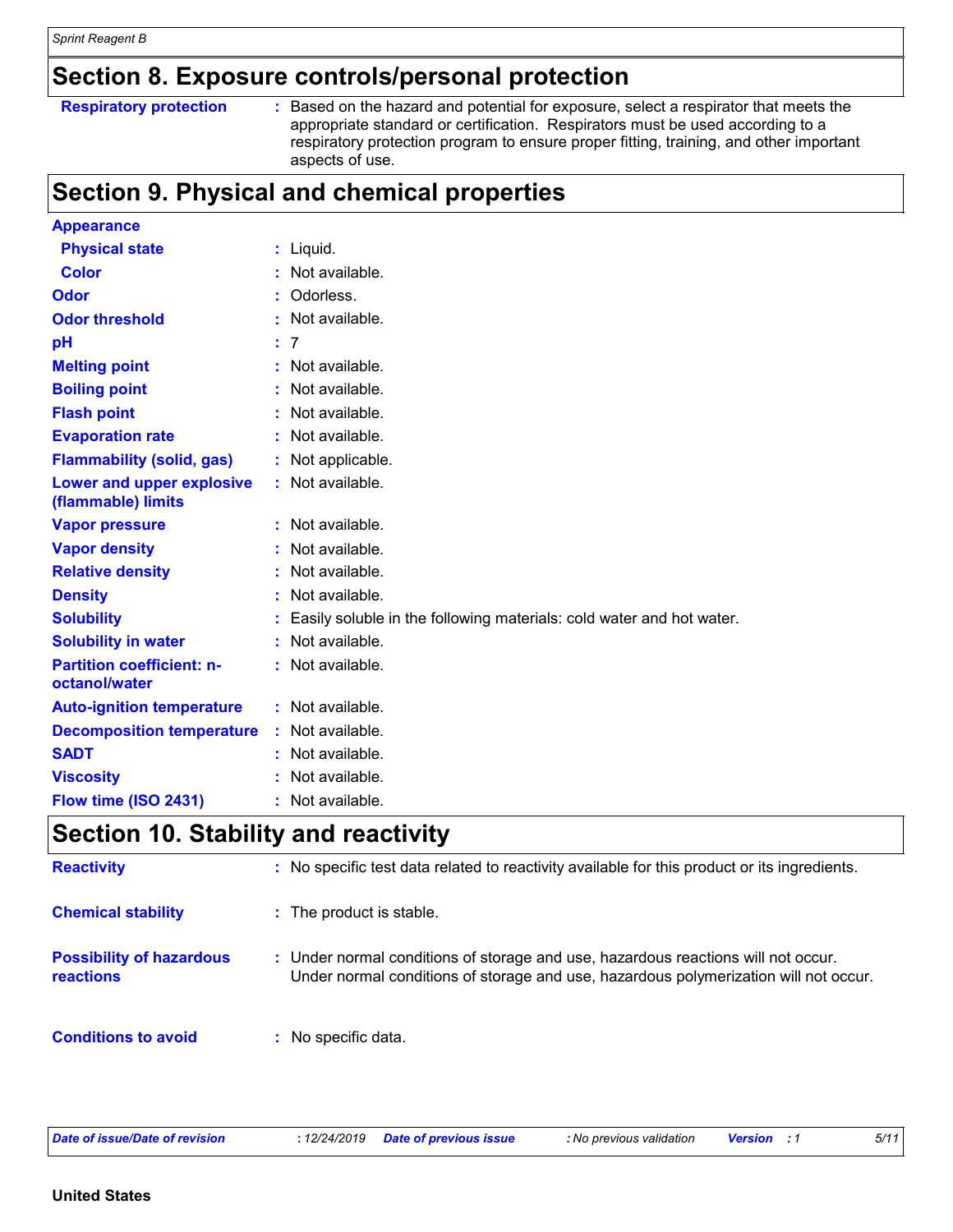### **Section 10. Stability and reactivity**

**Incompatible materials :** Reactive or incompatible with the following materials: oxidizing materials.

**Hazardous decomposition products** Under normal conditions of storage and use, hazardous decomposition products should **:** not be produced.

### **Section 11. Toxicological information**

| <b>Information on toxicological effects</b>               |                                                                              |
|-----------------------------------------------------------|------------------------------------------------------------------------------|
| <b>Acute toxicity</b>                                     |                                                                              |
| Not available.                                            |                                                                              |
| <b>Irritation/Corrosion</b>                               |                                                                              |
| Not available.                                            |                                                                              |
| <b>Sensitization</b>                                      |                                                                              |
| Not available.                                            |                                                                              |
|                                                           |                                                                              |
| <b>Mutagenicity</b>                                       |                                                                              |
| <b>Conclusion/Summary</b>                                 | : Not available.                                                             |
| <b>Carcinogenicity</b>                                    |                                                                              |
| <b>Conclusion/Summary</b>                                 | : Not available.                                                             |
| <b>Reproductive toxicity</b>                              |                                                                              |
| <b>Conclusion/Summary</b>                                 | : Not available.                                                             |
| <b>Teratogenicity</b>                                     |                                                                              |
| <b>Conclusion/Summary</b>                                 | : Not available.                                                             |
| <b>Specific target organ toxicity (single exposure)</b>   |                                                                              |
| Not available.                                            |                                                                              |
| <b>Specific target organ toxicity (repeated exposure)</b> |                                                                              |
| Not available.                                            |                                                                              |
| <b>Aspiration hazard</b>                                  |                                                                              |
| Not available.                                            |                                                                              |
|                                                           |                                                                              |
| <b>Information on the likely</b>                          | : Not available.                                                             |
| routes of exposure                                        |                                                                              |
| <b>Potential acute health effects</b>                     |                                                                              |
| <b>Eye contact</b>                                        | : No known significant effects or critical hazards.                          |
| <b>Inhalation</b>                                         | : No known significant effects or critical hazards.                          |
| <b>Skin contact</b>                                       | : No known significant effects or critical hazards.                          |
| <b>Ingestion</b>                                          | : No known significant effects or critical hazards.                          |
|                                                           |                                                                              |
|                                                           | Symptoms related to the physical, chemical and toxicological characteristics |
| <b>Eye contact</b>                                        | : No specific data.                                                          |
| <b>Inhalation</b>                                         | : No specific data.                                                          |
| <b>Skin contact</b>                                       | : No specific data.                                                          |
| <b>Ingestion</b>                                          | : No specific data.                                                          |
|                                                           |                                                                              |

| Date of issue/Date of revision |  |  |  |  |
|--------------------------------|--|--|--|--|
|--------------------------------|--|--|--|--|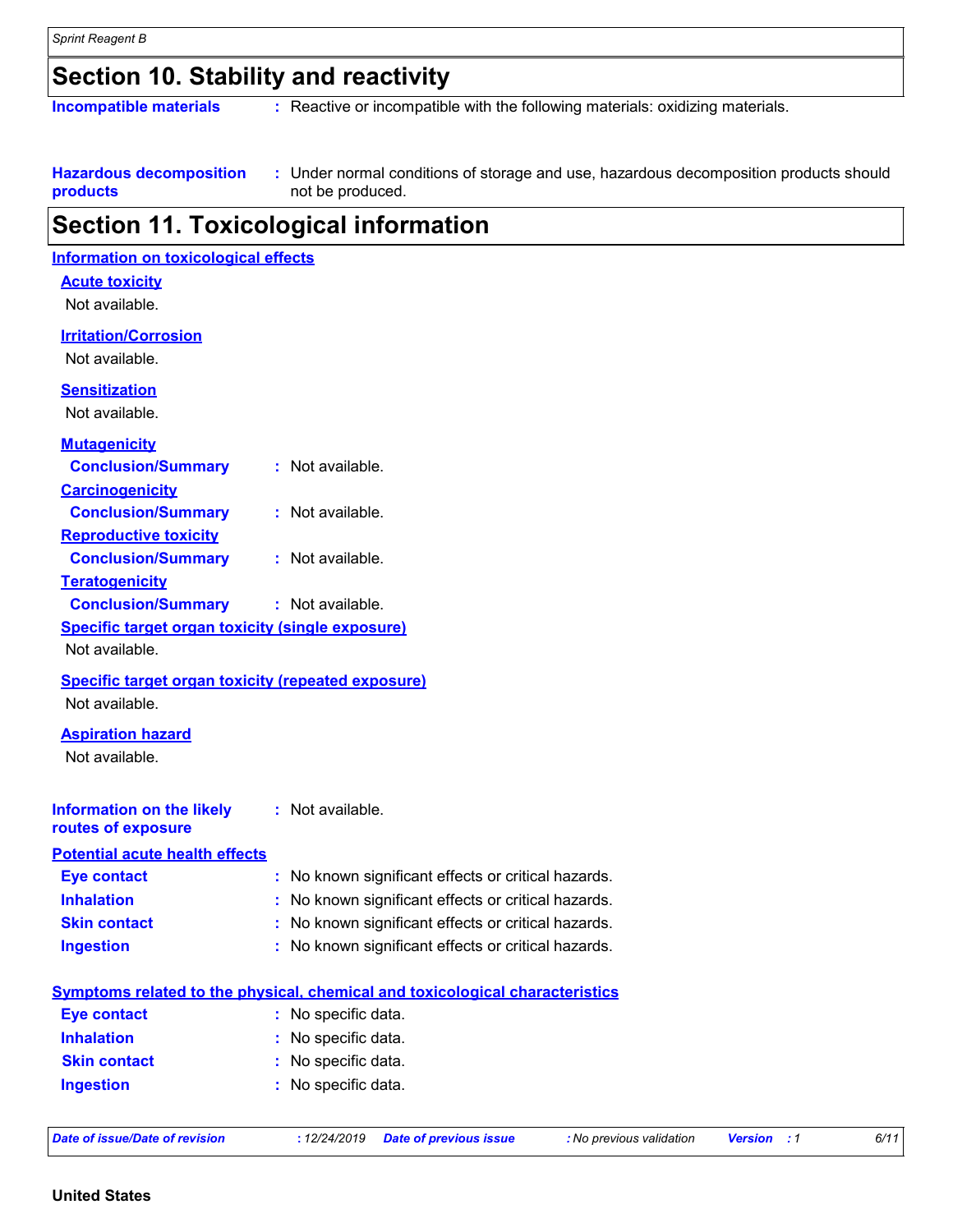### **Section 11. Toxicological information**

**Delayed and immediate effects and also chronic effects from short and long term exposure**

| <b>Short term exposure</b>                        |                                                     |
|---------------------------------------------------|-----------------------------------------------------|
| <b>Potential immediate</b><br>effects             | $:$ Not available.                                  |
| <b>Potential delayed effects</b>                  | $:$ Not available.                                  |
| Long term exposure                                |                                                     |
| <b>Potential immediate</b><br>effects             | $:$ Not available.                                  |
| <b>Potential delayed effects : Not available.</b> |                                                     |
| <b>Potential chronic health effects</b>           |                                                     |
| Not available.                                    |                                                     |
| <b>General</b>                                    | : No known significant effects or critical hazards. |
| <b>Carcinogenicity</b>                            | : No known significant effects or critical hazards. |
| <b>Mutagenicity</b>                               | : No known significant effects or critical hazards. |
| <b>Teratogenicity</b>                             | : No known significant effects or critical hazards. |
| <b>Developmental effects</b>                      | : No known significant effects or critical hazards. |
| <b>Fertility effects</b>                          | : No known significant effects or critical hazards. |

#### **Numerical measures of toxicity**

**Acute toxicity estimates**

N/A

### **Section 12. Ecological information**

#### **Toxicity**

**Conclusion/Summary :** Not available.

#### **Persistence and degradability**

Not available.

#### **Bioaccumulative potential**

Not available.

### **Mobility in soil**

**Soil/water partition coefficient (KOC)**

- **:** Not available.
- **Other adverse effects** : No known significant effects or critical hazards.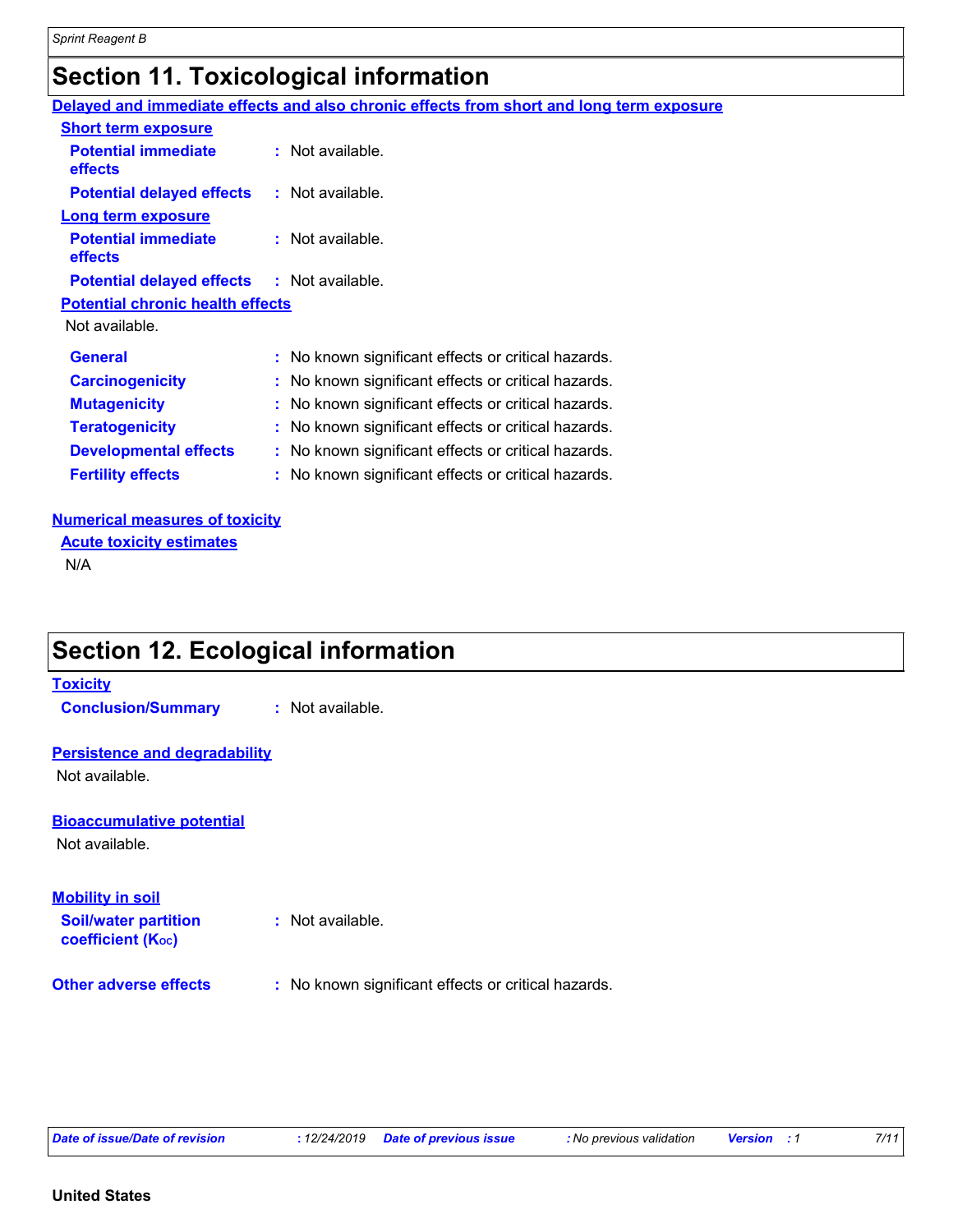### **Section 13. Disposal considerations**

| <b>Disposal methods</b> | : The generation of waste should be avoided or minimized wherever possible. Disposal<br>of this product, solutions and any by-products should at all times comply with the<br>requirements of environmental protection and waste disposal legislation and any<br>regional local authority requirements. Dispose of surplus and non-recyclable products<br>via a licensed waste disposal contractor. Waste should not be disposed of untreated to<br>the sewer unless fully compliant with the requirements of all authorities with jurisdiction.<br>Waste packaging should be recycled. Incineration or landfill should only be considered<br>when recycling is not feasible. This material and its container must be disposed of in a<br>safe way. Empty containers or liners may retain some product residues. Avoid<br>dispersal of spilled material and runoff and contact with soil, waterways, drains and |
|-------------------------|-----------------------------------------------------------------------------------------------------------------------------------------------------------------------------------------------------------------------------------------------------------------------------------------------------------------------------------------------------------------------------------------------------------------------------------------------------------------------------------------------------------------------------------------------------------------------------------------------------------------------------------------------------------------------------------------------------------------------------------------------------------------------------------------------------------------------------------------------------------------------------------------------------------------|
|                         | sewers.                                                                                                                                                                                                                                                                                                                                                                                                                                                                                                                                                                                                                                                                                                                                                                                                                                                                                                         |

### **Section 14. Transport information**

|                                      | <b>DOT Classification</b> | <b>IMDG</b>              | <b>IATA</b>              |
|--------------------------------------|---------------------------|--------------------------|--------------------------|
| <b>UN number</b>                     | Not regulated.            | Not regulated.           | Not regulated.           |
| <b>UN proper</b><br>shipping name    | $\overline{\phantom{a}}$  | $\overline{\phantom{0}}$ |                          |
| <b>Transport</b><br>hazard class(es) | $\overline{\phantom{a}}$  | $\overline{\phantom{a}}$ | $\overline{\phantom{0}}$ |
| <b>Packing group</b>                 | $\overline{\phantom{a}}$  | $\overline{\phantom{a}}$ | $\overline{\phantom{0}}$ |
| <b>Environmental</b><br>hazards      | No.                       | No.                      | No.                      |

**Additional information**

**Special precautions for user Transport within user's premises:** always transport in closed containers that are **:** upright and secure. Ensure that persons transporting the product know what to do in the event of an accident or spillage.

| <b>Transport in bulk according : Not available.</b> |  |
|-----------------------------------------------------|--|
| to Annex II of MARPOL and                           |  |
| the <b>IBC</b> Code                                 |  |

### **Section 15. Regulatory information**

| <b>U.S. Federal regulations</b>                                                   |              |                               | : TSCA 8(a) CDR Exempt/Partial exemption: Not determined<br>United States inventory (TSCA 8b): All components are listed or exempted. |                    |      |
|-----------------------------------------------------------------------------------|--------------|-------------------------------|---------------------------------------------------------------------------------------------------------------------------------------|--------------------|------|
| <b>Clean Air Act Section 112</b><br>(b) Hazardous Air<br><b>Pollutants (HAPS)</b> | : Not listed |                               |                                                                                                                                       |                    |      |
| <b>Clean Air Act Section 602</b><br><b>Class I Substances</b>                     | : Not listed |                               |                                                                                                                                       |                    |      |
| <b>Clean Air Act Section 602</b><br><b>Class II Substances</b>                    | : Not listed |                               |                                                                                                                                       |                    |      |
| <b>DEA List I Chemicals</b><br><b>(Precursor Chemicals)</b>                       | : Not listed |                               |                                                                                                                                       |                    |      |
| Date of issue/Date of revision                                                    | :12/24/2019  | <b>Date of previous issue</b> | : No previous validation                                                                                                              | <b>Version</b> : 1 | 8/11 |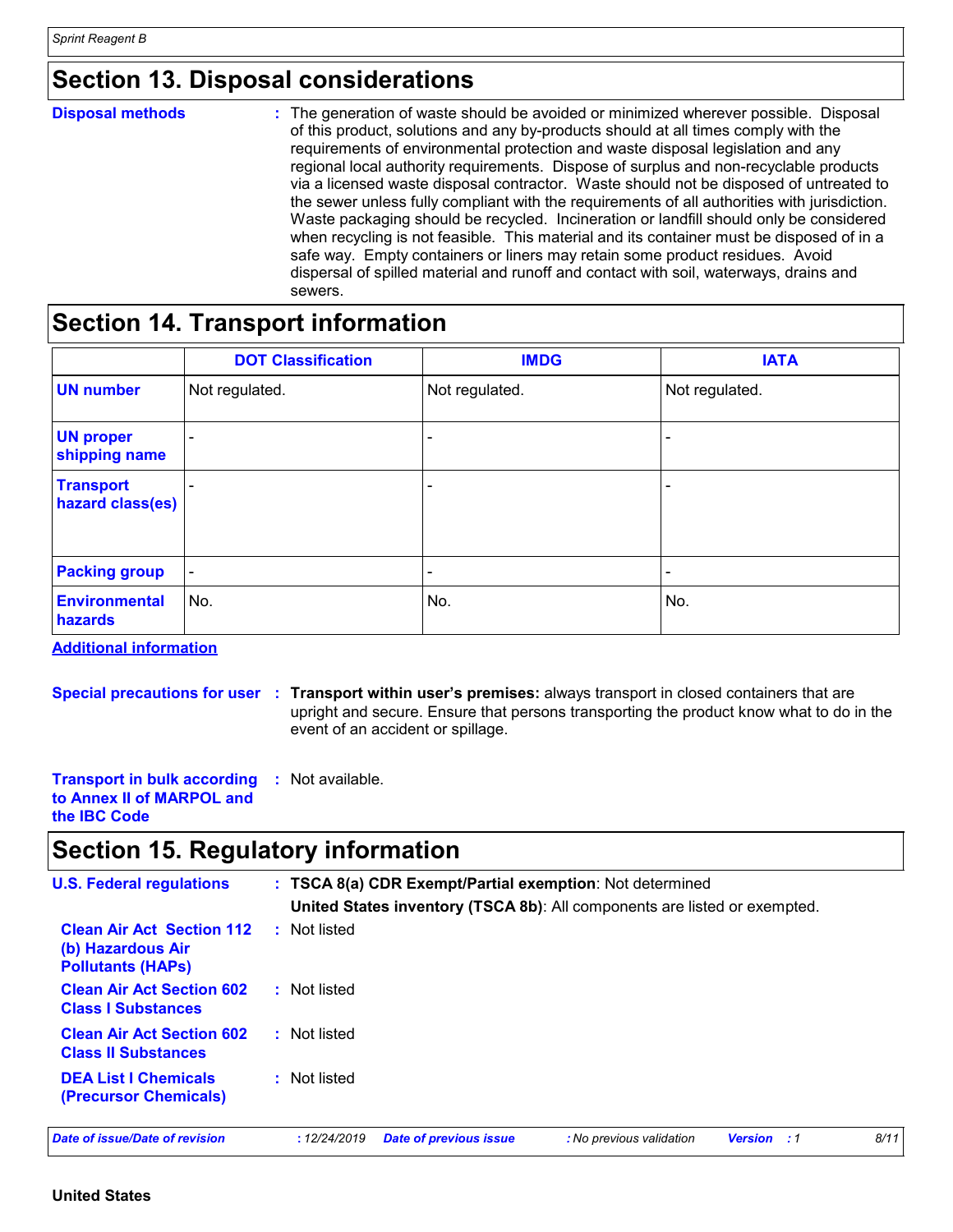### **Section 15. Regulatory information**

#### **DEA List II Chemicals (Essential Chemicals)**

**:** Not listed

### **SARA 302/304**

### **Composition/information on ingredients**

|             |             |               | <b>SARA 302 TPQ</b> |                          | <b>SARA 304 RQ</b> |           |
|-------------|-------------|---------------|---------------------|--------------------------|--------------------|-----------|
| <b>Name</b> | 70          | $ EHS $ (lbs) |                     | (gallons)                | (Ibs)              | (gallons) |
| Component B | Proprietary | Yes.          | 500                 | $\overline{\phantom{0}}$ | 1000               |           |

**SARA 304 RQ :** 5555555.6 lbs / 2522222.2 kg

### **SARA 311/312**

**Classification :** Not applicable.

### **Composition/information on ingredients**

No products were found.

#### **SARA 313**

Not applicable.

#### **State regulations**

- 
- **Massachusetts :** None of the components are listed.
	-
- **New York :** None of the components are listed.
- 
- **New Jersey :** None of the components are listed.
- 
- **Pennsylvania :** None of the components are listed.

### **California Prop. 65**

This product does not require a Safe Harbor warning under California Prop. 65.

#### **International regulations**

**Chemical Weapon Convention List Schedules I, II & III Chemicals** Not listed.

#### **Montreal Protocol**

Not listed.

**Stockholm Convention on Persistent Organic Pollutants**

Not listed.

#### **Rotterdam Convention on Prior Informed Consent (PIC)**

Not listed.

### **UNECE Aarhus Protocol on POPs and Heavy Metals**

Not listed.

### **Section 16. Other information**

### **Hazardous Material Information System (U.S.A.)**

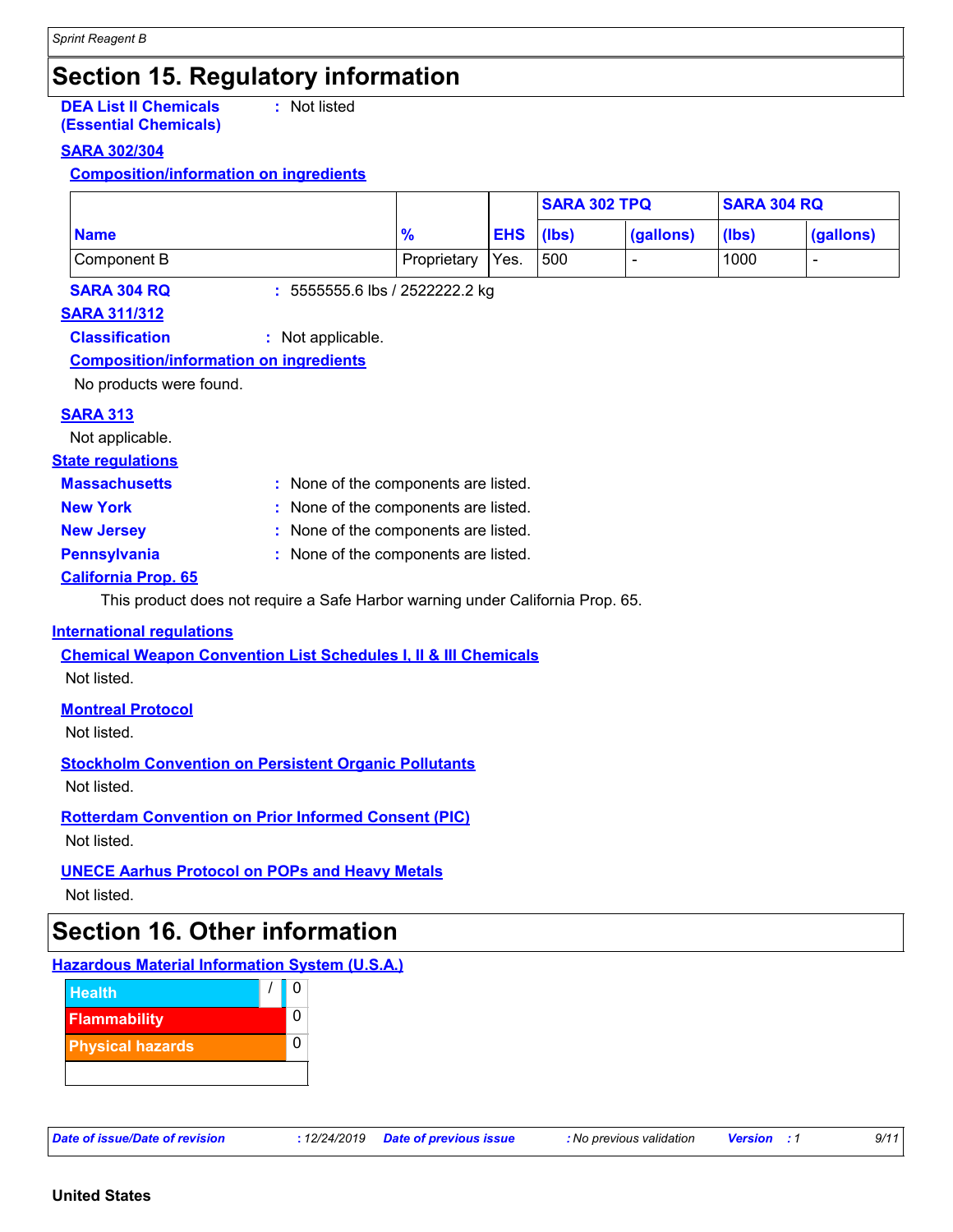### **Section 16. Other information**

**Caution: HMIS® ratings are based on a 0-4 rating scale, with 0 representing minimal hazards or risks, and 4 representing significant hazards or risks. Although HMIS® ratings and the associated label are not required on SDSs or products leaving a facility under 29 CFR 1910.1200, the preparer may choose to provide them. HMIS® ratings are to be used with a fully implemented HMIS® program. HMIS® is a registered trademark and service mark of the American Coatings Association, Inc.**

**The customer is responsible for determining the PPE code for this material. For more information on HMIS® Personal Protective Equipment (PPE) codes, consult the HMIS® Implementation Manual.**

#### **National Fire Protection Association (U.S.A.)**



**Reprinted with permission from NFPA 704, Identification of the Hazards of Materials for Emergency Response Copyright ©1997, National Fire Protection Association, Quincy, MA 02269. This reprinted material is not the complete and official position of the National Fire Protection Association, on the referenced subject which is represented only by the standard in its entirety.**

**Copyright ©2001, National Fire Protection Association, Quincy, MA 02269. This warning system is intended to be interpreted and applied only by properly trained individuals to identify fire, health and reactivity hazards of chemicals. The user is referred to certain limited number of chemicals with recommended classifications in NFPA 49 and NFPA 325, which would be used as a guideline only. Whether the chemicals are classified by NFPA or not, anyone using the 704 systems to classify chemicals does so at their own risk.**

#### **Procedure used to derive the classification**

| <b>Classification</b>             |                                                                                                                                                                                                                                                                                          | <b>Justification</b>                                                                                                                                                                                                                                                                                                                                                                            |  |  |
|-----------------------------------|------------------------------------------------------------------------------------------------------------------------------------------------------------------------------------------------------------------------------------------------------------------------------------------|-------------------------------------------------------------------------------------------------------------------------------------------------------------------------------------------------------------------------------------------------------------------------------------------------------------------------------------------------------------------------------------------------|--|--|
| Not classified.                   |                                                                                                                                                                                                                                                                                          |                                                                                                                                                                                                                                                                                                                                                                                                 |  |  |
| <b>History</b>                    |                                                                                                                                                                                                                                                                                          |                                                                                                                                                                                                                                                                                                                                                                                                 |  |  |
| Date of issue/Date of<br>revision | : 12/24/2019                                                                                                                                                                                                                                                                             |                                                                                                                                                                                                                                                                                                                                                                                                 |  |  |
| Date of previous issue            | : No previous validation                                                                                                                                                                                                                                                                 |                                                                                                                                                                                                                                                                                                                                                                                                 |  |  |
| <b>Version</b>                    | $\therefore$ 1                                                                                                                                                                                                                                                                           |                                                                                                                                                                                                                                                                                                                                                                                                 |  |  |
| <b>Prepared by</b>                | : Sphera Solutions                                                                                                                                                                                                                                                                       |                                                                                                                                                                                                                                                                                                                                                                                                 |  |  |
| <b>Key to abbreviations</b>       | $:$ ATE = Acute Toxicity Estimate<br>8-hr shift<br><b>BCF</b> = Bioconcentration Factor<br>IATA = International Air Transport Association<br>IBC = Intermediate Bulk Container<br><b>IMDG = International Maritime Dangerous Goods</b><br>$N/A = Not available$<br>$UN = United Nations$ | $AMP = Acceptable$ maximum peak above the acceptable ceiling concentration for an<br>GHS = Globally Harmonized System of Classification and Labelling of Chemicals<br>LogPow = logarithm of the octanol/water partition coefficient<br>MARPOL = International Convention for the Prevention of Pollution From Ships, 1973<br>as modified by the Protocol of 1978. ("Marpol" = marine pollution) |  |  |
| <b>References</b>                 | : HCS (U.S.A.)- Hazard Communication Standard<br>International transport regulations                                                                                                                                                                                                     |                                                                                                                                                                                                                                                                                                                                                                                                 |  |  |

#### **Indicates information that has changed from previously issued version.**

#### **Notice to reader**

| Date of issue/Date of revision | 12/24/2019 Date of previous issue | <b>:</b> No previous validation | <b>Version</b> : 1 | 10/11 |
|--------------------------------|-----------------------------------|---------------------------------|--------------------|-------|
|--------------------------------|-----------------------------------|---------------------------------|--------------------|-------|